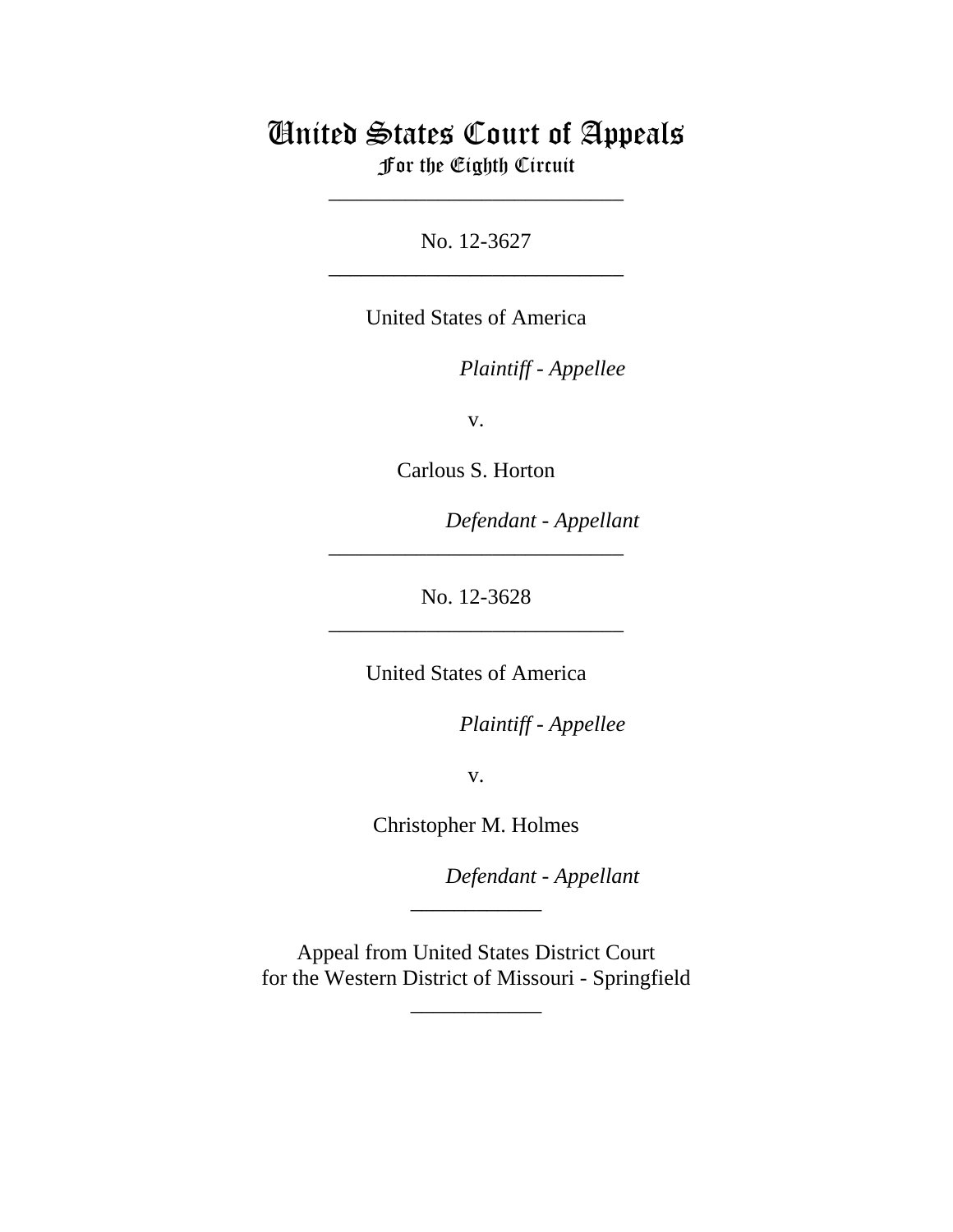Submitted: November 21, 2013 Filed: March 24, 2014

\_\_\_\_\_\_\_\_\_\_\_\_

\_\_\_\_\_\_\_\_\_\_\_\_

Before BENTON, BEAM, and SHEPHERD, Circuit Judges.

SHEPHERD, Circuit Judge.

A jury convicted Carlous S. Horton and Christopher M. Holmes of multiple crimes stemming from their involvement in a cocaine-distribution ring. They each received a life sentence and each appealed, raising numerous procedural, evidentiary, and sentencing errors. We reject their arguments and affirm their convictions and sentences.<sup>1</sup>

I.

The investigation into Carlous Horton began when Horton was stopped by the Oklahoma Highway Patrol and found to be transporting a pound of cocaine. After the stop, DEA agents contacted Horton with the hope that Horton could assist the Government in its investigation of drug activities in the Springfield-Branson, Missouri area. Horton refused to cooperate, but, because of the stop, the DEA began to take interest in Horton's activities. As time progressed, the DEA continued to gather intelligence on Horton. Eventually, it learned of a potential informant who claimed to have been buying cocaine from Horton.

Using its newly found informant, the DEA arranged several controlled cocaine buys. While monitoring these controlled cocaine purchases, the DEA discovered that Horton had a partner, Christopher Holmes. The DEA's confidential informant arranged purchases from both Horton and Holmes. The DEA used the information

<sup>&</sup>lt;sup>1</sup>The late Honorable Richard E. Dorr, United States District Judge for the Western District of Missouri.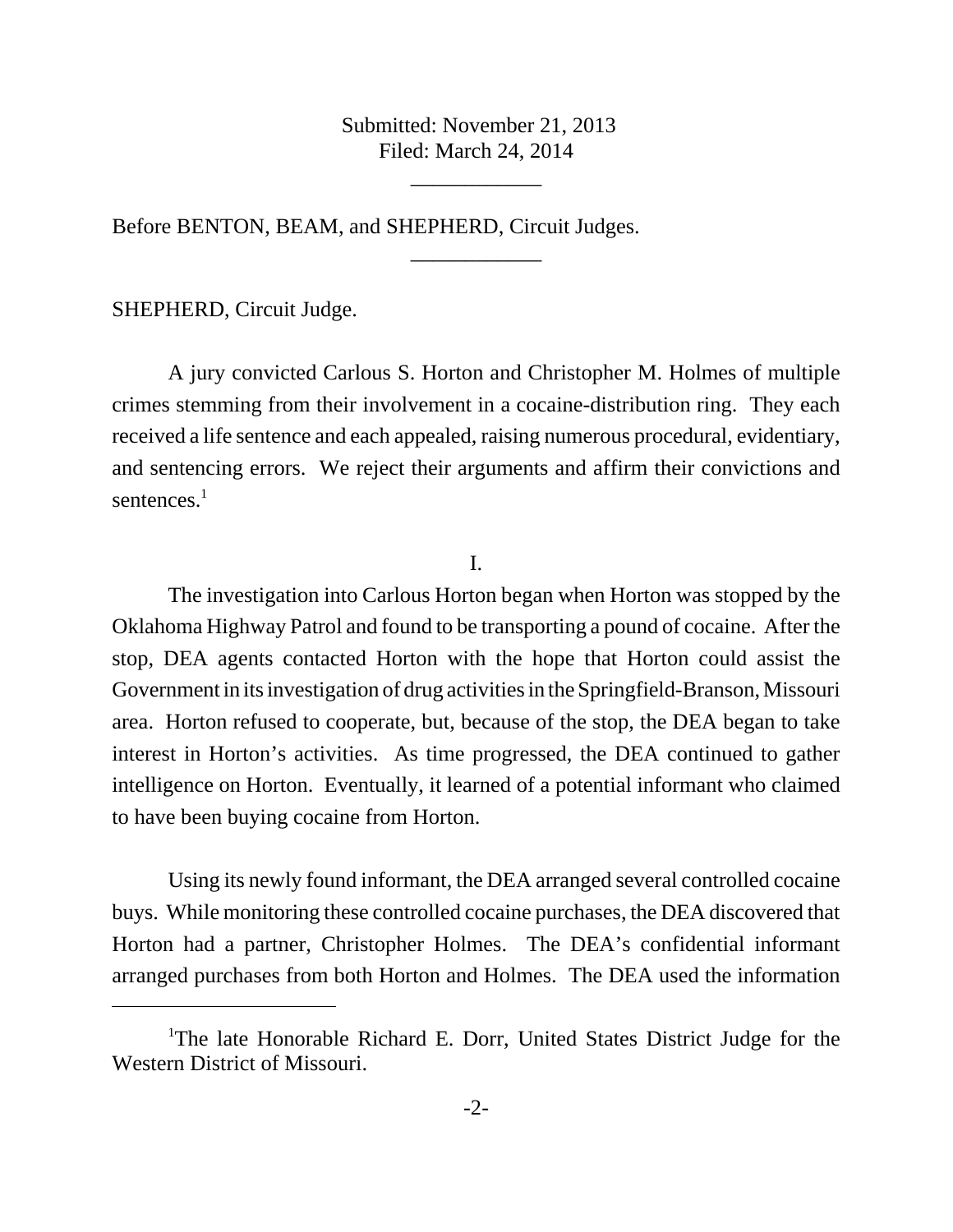from these controlled buys to obtain wiretaps on phone numbers associated with Horton's cocaine activities. Over the next year, the DEA gathered extensive evidence that Horton and Holmes were heavily involved in cocaine distribution. The DEA recorded thousands of drug-related phone calls and text messages. Finally, on March 11, 2011, the DEA executed search warrants on three residences in Southwestern Missouri known to be connected with Horton and Holmes's drug enterprise. In its search of the residences, the DEA recovered large amounts of cocaine and several guns.

Horton and Holmes were charged, along with several other defendants, in a 70 count indictment. Horton was named in 59 of the counts; Holmes was named in 3 counts. Though many of their co-conspirators pled guilty, Horton and Holmes elected to continue to trial. After a six-day trial, a jury found Horton guilty of: (1) conspiracy to distribute 5 kilograms or more of cocaine, to manufacture 280 grams or more of cocaine base, and to distribute 280 grams or more of cocaine base; (2) distribution of cocaine; (3) possession of cocaine with the intent to manufacture; (4) possession of a firearm by a convicted felon; (5) money laundering; and (6) wire fraud. Holmes was found guilty of: (1) conspiracy to distribute 5 kilograms or more of cocaine, to manufacture 280 grams or more of cocaine base, and to distribute 280 grams or more of cocaine base; (2) possession of cocaine with the intent to distribute; and (3) possession of a firearm by a convicted felon.

Because of their prior criminal records, 21 U.S.C. § 841(b)(1)(A) mandated life sentences, and Horton and Holmes were each sentenced to life in prison. Horton and Holmes timely appealed their convictions and sentences. We consider Horton and Holmes's joint arguments<sup>2</sup> in Part II, collectively referring to them as the Appellants, and we consider Holmes's separate arguments in Part III.

<sup>&</sup>lt;sup>2</sup>Christopher Holmes has elected to adopt by reference the issues raised in Carlous Horton's opening brief. See Fed. R. App. P. 28(i).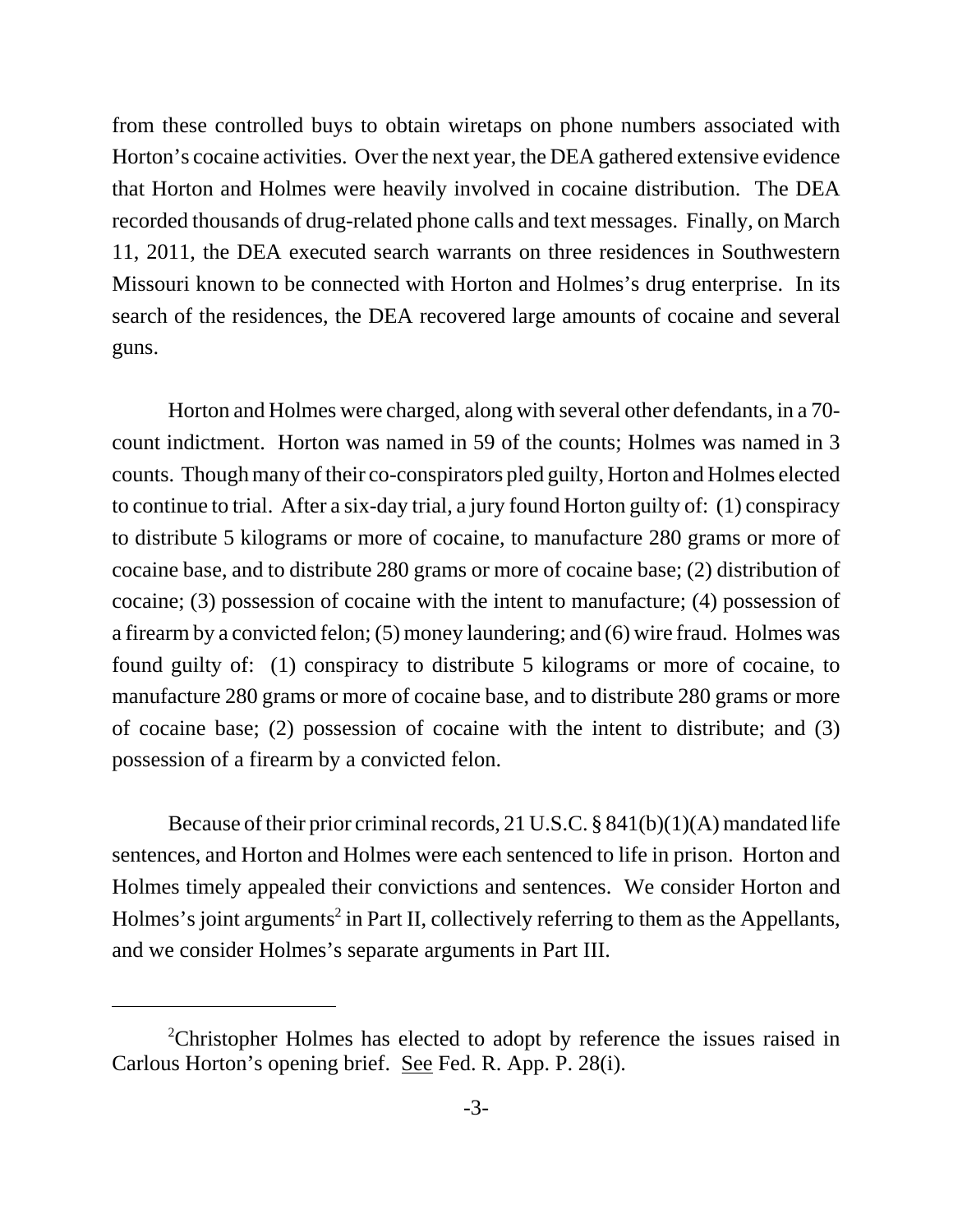The Appellants raise four arguments on appeal: (1) the Government violated their Fourth Amendment rights by engaging in extensive pre-arrest surveillance; (2) the Government violated their due process rights by failing to disclose material, exculpatory evidence, in violation of **Brady**,<sup>3</sup> and by engaging in outrageous conduct throughout Horton and Holmes's investigation and prosecution; (3) the district court erred by not holding a Remmer<sup>4</sup> hearing to investigate a potential juror problem that arose during trial; and (4) the Western District of Missouri's juror selection plan violated their Sixth Amendment rights.<sup>5</sup>

#### A.

The Appellants argue that evidence used by the Government at trial should have been suppressed because it was obtained in violation of their Fourth Amendment rights. The Appellants argue that the Government should have arrested Horton as soon as it had sufficient evidence to charge him, and the Government's recording of their conversations with the Government's confidential informant violated their

<sup>4</sup> Remmer v. United States, 347 U.S. 227 (1954).

<sup>&</sup>lt;sup>3</sup>Brady v. Maryland, 373 U.S. 83 (1963).

<sup>&</sup>lt;sup>5</sup>The Appellants also allege that the district court impermissibly excluded them from the courtroom on the first day of the trial during the afternoon voir dire examination. The minute sheet filed on that day reflects that each defendant was present at trial with counsel in the morning and afternoon sessions. See Minute Sheet at 1, No. 6:11-cr-03021-RED (W.D. Mo. Apr. 23, 2012), ECF No. 350. Furthermore, the district court judge made several references to the defendants' presence in the courtroom. Trial Tr. at 91-92 ("Okay. Now I'm going to introduce the parties to you. The defendants in this case—I'll ask the defendants each to stand when I call your name—are Carlous Horton. Okay. Thank you. And Christopher Holmes. Thank you, sir."). Given the various references to both Horton and Holmes throughout the day, and their trial counsels' failure to raise any objections at the time, we find no basis in the record to support a potential violation.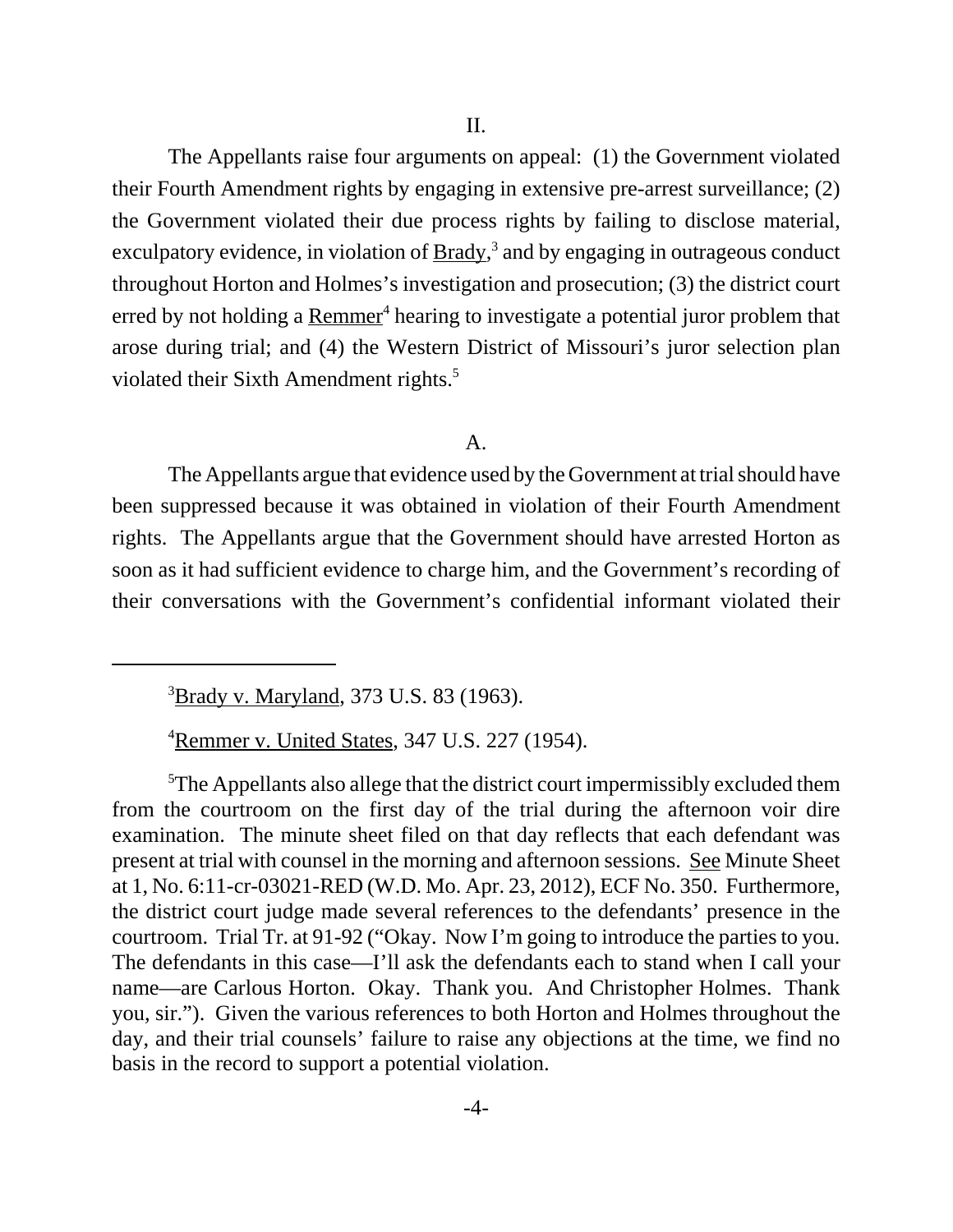Fourth Amendment rights. Finally, they contend that the Government failed to comply with the procedural requirements necessary to obtain a wiretap.

The Appellants failed to raise these arguments at the pretrial suppression hearing and also failed to raise these arguments at trial. Because "[t]hese contentions were not raised in a pretrial motion to suppress evidence," they are waived, and we need not consider them. United States v. Green, 691 F.3d 960, 963-64 (8th Cir. 2012) ("Because 'waived claims are unreviewable on appeal,' the waiver provision of Rule 12 precludes appellate review of arguments to suppress evidence that are not raised in a pretrial motion to suppress." (quoting United States v. Booker, 576 F.3d 506, 511 (8th Cir. 2009))); see also United States v. Dunn, 723 F.3d 919, 927 (8th Cir. 2013) (holding that the defendant's argument that wiretap evidence should be suppressed was waived because the defendant "did not raise this issue in his pretrial motion to suppress"); United States v. Henderson, 613 F.3d 1177, 1182 (8th Cir. 2010) ("By not raising this suppression argument below, [the defendant] waived the claim, rendering it unreviewable on appeal." (internal quotation marks omitted)). We may "grant relief from the waiver for 'good cause.'" Green, 691 F.3d at 965 (quoting Fed. R. Crim. P. 12(e)). The Appellants, however, have failed to establish a good cause for granting such relief in this case because the Government had no obligation to arrest Horton as soon as it had sufficient evidence to charge him. See United States v. Lovasco, 431 U.S. 783, 791-93 (1977).

#### B.

The Appellants insist that the Government violated their due process rights by failing to disclose potentially exculpatory evidence and by engaging in outrageous conduct throughout the investigation and prosecution.

#### 1.

The Appellants argue that the Government violated its Brady obligation by failing to disclose material, exculpatory evidence. Because they failed to raise the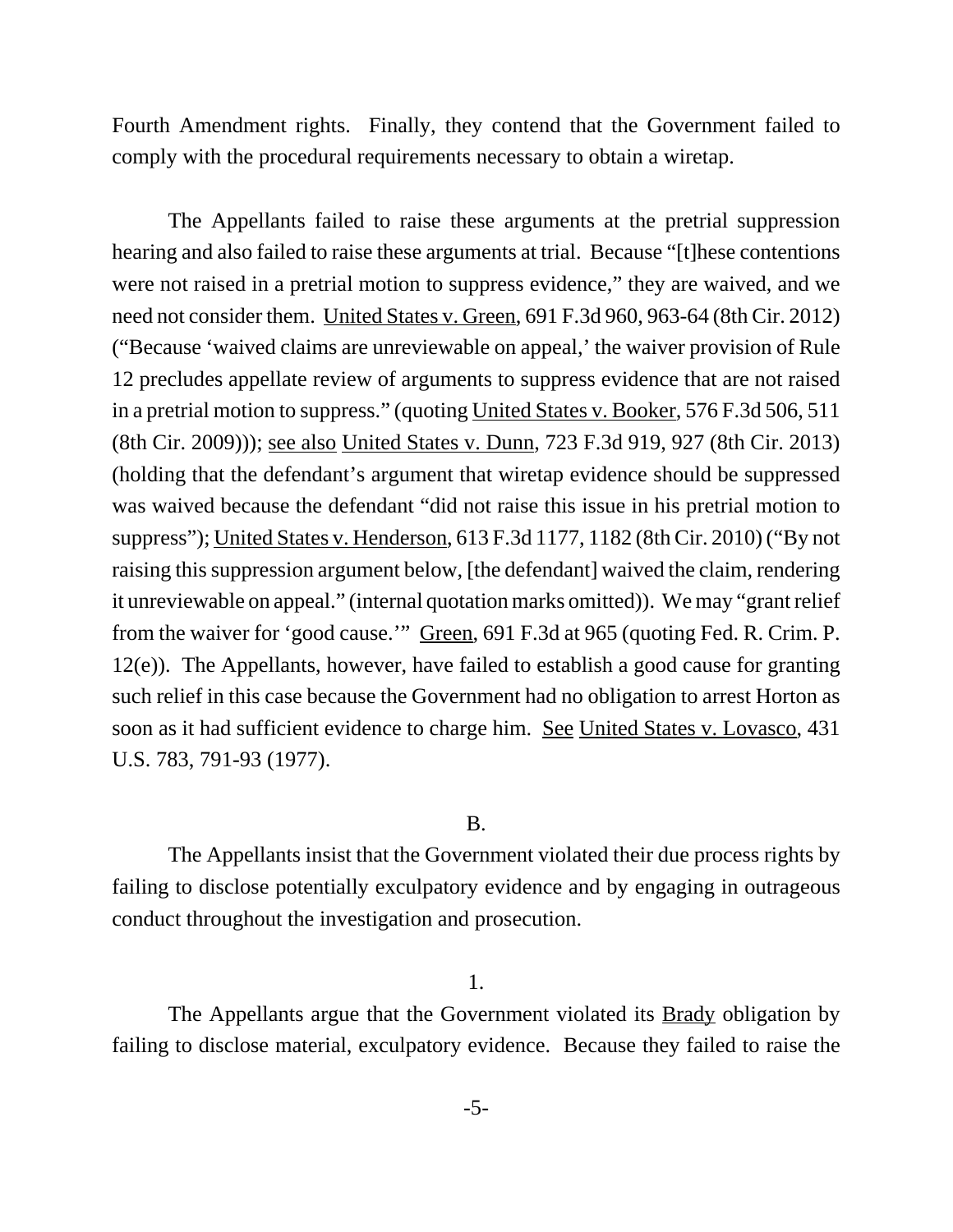alleged Brady violations at trial, we review for plain error. United States v. Aleman, 548 F.3d 1158, 1164 (8th Cir. 2008). To obtain relief under a plain-error standard of review, the party seeking relief must show that: (1) there was an error; (2) the error is clear or obvious under current law; (3) the error affected the party's substantial rights; and (4) the error seriously affects the fairness, integrity, or public reputation of judicial proceedings. United States v. Poitra, 648 F.3d 884, 887 (8th Cir. 2011). First, the Appellants allege that the Government failed to produce the results of palm print and fingerprint comparisons. Second, they allege that the Government failed to provide Horton access to one of his personal computers that contained financial files Horton needed for his defense. Because the record indicates that Horton was indeed given access to his computer,<sup>6</sup> we need only address the palm prints and fingerprints claim.

Ten months before trial, the Government requested Horton's palm prints and fingerprints so it could determine if Horton's prints matched those found on two canisters that were discovered in one of the drug houses. The district court entered an order compelling Horton to comply with the Government's request, subject to two conditions: (1) the print comparisons were to be completed within 30 days of the order, and (2) the Government was to submit the results to defense counsel. The record, however, fails to indicate whether the palm print and fingerprint analyses ever took place. The Government never introduced the print comparisons at trial, and the Appellants failed to request the comparisons at trial. Now, on appeal, the Appellants

<sup>6</sup> The Government contends that it provided Horton an opportunity to access the computer, but that Horton failed to act on the Government's offer. In any event, the Government provided Horton his computer before trial, and Horton was given time to access his financial files. See Trial Tr. at 19-25. The record indicates that Horton sought access to financial files in order to help prove his contention that the DEA stole money from him while conducting its search of his residence, which is dealt with in more detail below in Part II.B.2.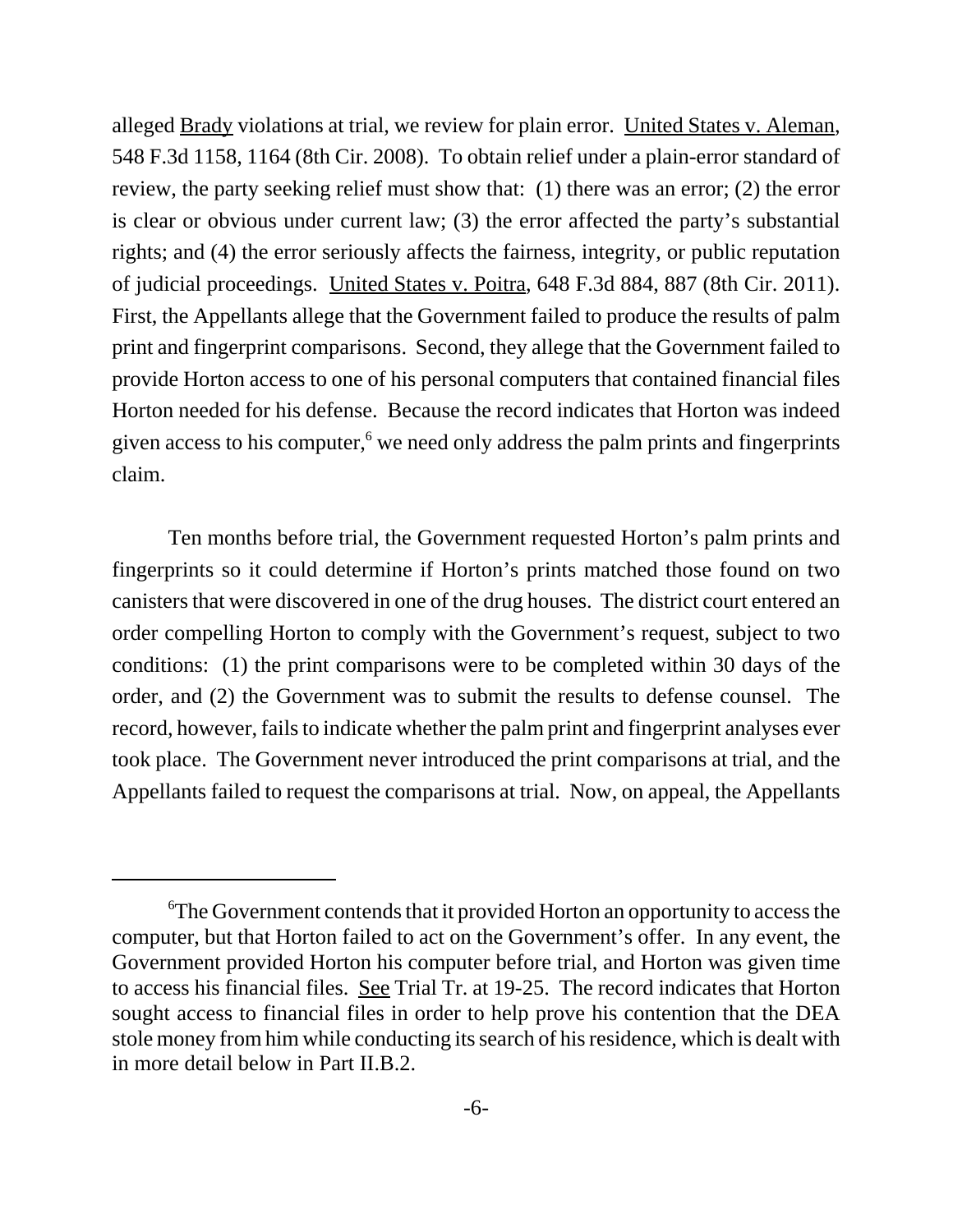speculate that the Government failed to produce the print comparisons because the evidence was exculpatory.

The Appellants' Brady claim fails at step one of our plain-error review. Brady requires the government to disclose evidence that is "both 'favorable to an accused' and 'material either to guilt or punishment.'" United States v. Whitehill, 532 F.3d 746, 753 (8th Cir. 2008) (quoting Brady v. Maryland, 373 U.S. 83, 87 (1963)). The Appellants note that the Government did not produce the requested print comparisons at trial. According to the Appellants, the Government's decision to exclude the print comparisons at trial must mean that the comparisons were favorable to them. The Appellants' argument, which is solely based on conjecture and speculation, cannot support a **Brady** violation. As we noted in **Aleman**, "mere speculation is not sufficient to sustain a Brady claim." 548 F.3d at 1164 (alterations omitted) (internal quotation marks omitted); see also United States v. Gary, 341 F.3d 829, 833-34 (8th Cir. 2003) (holding that defendants speculation on the results of a fingerprint test could not establish Brady claim), overruled on other grounds by Chambers v. United States, 555 U.S. 122 (2009); United States v. Sumner, 171 F.3d 636, 637 (8th Cir. 1999) (per curiam) (holding that no Brady violation occurred when the Government failed to inform the defendant that a fingerprint analysis performed on an envelope found at the scene of a crime did not match the defendant). Accordingly, because the Appellants have failed to show that the Government violated its obligations under <u>Brady</u>, their claim fails at step one of our plain-error review.

# 2.

The Appellants also argue that we should set aside their convictions and quash their indictments because of the Government's outrageous conduct throughout the investigation and prosecution. In reviewing a district court's denial of a motion to dismiss an indictment for alleged outrageous government misconduct, we review the district court's legal conclusions de novo and its factual findings for clear error. United States v. Nieman, 520 F.3d 834, 838 (8th Cir. 2008). The Appellants allege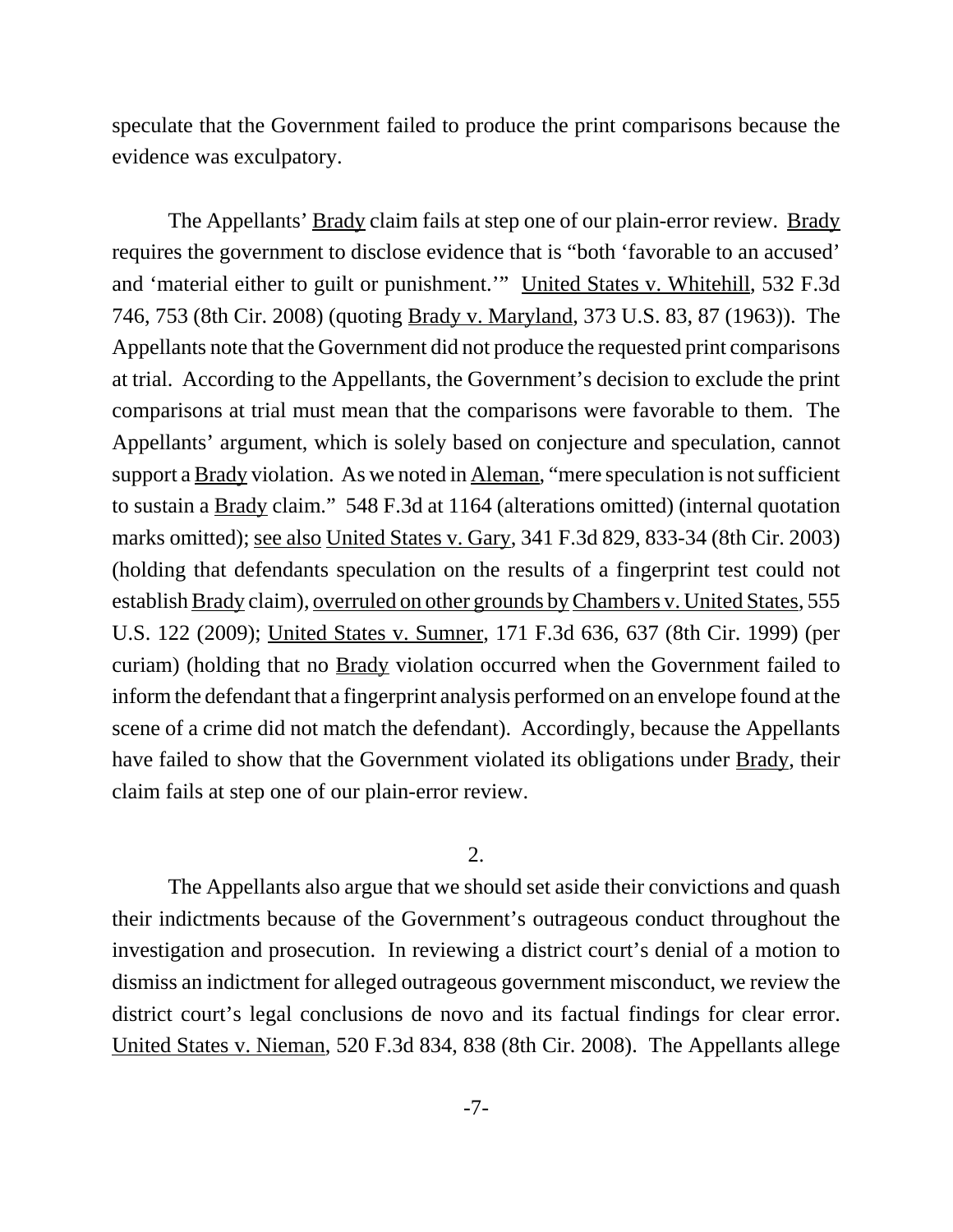that the Government used a confidential informant known to abuse drugs, intimidated a witness, and stole money during one of its searches. In order for government misconduct to warrant dismissal, the conduct "must shock the conscience of the court." See United States v. Pardue, 983 F.2d 843, 847 (8th Cir. 1993) (per curiam) (internal quotation marks omitted). Morever, we are reminded that this "defense is reserved for conduct that falls 'within that narrow band of the most intolerable government conduct.'" See United States v. King, 351 F.3d 859, 867 (8th Cir. 2003) (quoting Pardue, 983 F.2d 847).

The Appellants have failed to show that the Government's conduct rises to the level of outrageousness needed to prove a due process violation because their allegations are either unsupported by the record or fail to "shock the conscience of the court." See Pardue, 983 F.2d at 847.

First, the Government's use of its confidential informant fails to establish a due process claim. The Government conceded that, after using the informant for approximately four months, it discovered that its informant was making unauthorized drug purchases. At that point, the Government ceased using the informant in a proactive manner, though the Government did not notify the informant that it was terminating their relationship for fear that doing so would jeopardize the Government's larger investigation. "'[T]he use of unsavory informants is quite often the nature of the beast in police investigations,'" and here, because the Government neither directed or encouraged its informant's impermissible behavior, the informant's misconduct cannot be attributed to the Government. See Nieman, 520 F.3d at 838 (quoting United States v. King, 351 F.3d 859, 868 (8th Cir. 2003)).

Second, the Government did not impermissibly intimidate Horton's witness to keep her from testifying. Horton sought to have a witness testify to support his allegation that the DEA stole money during its search of his home. Before the witness, who Horton failed to indicate as a potential witness prior to the hearing, took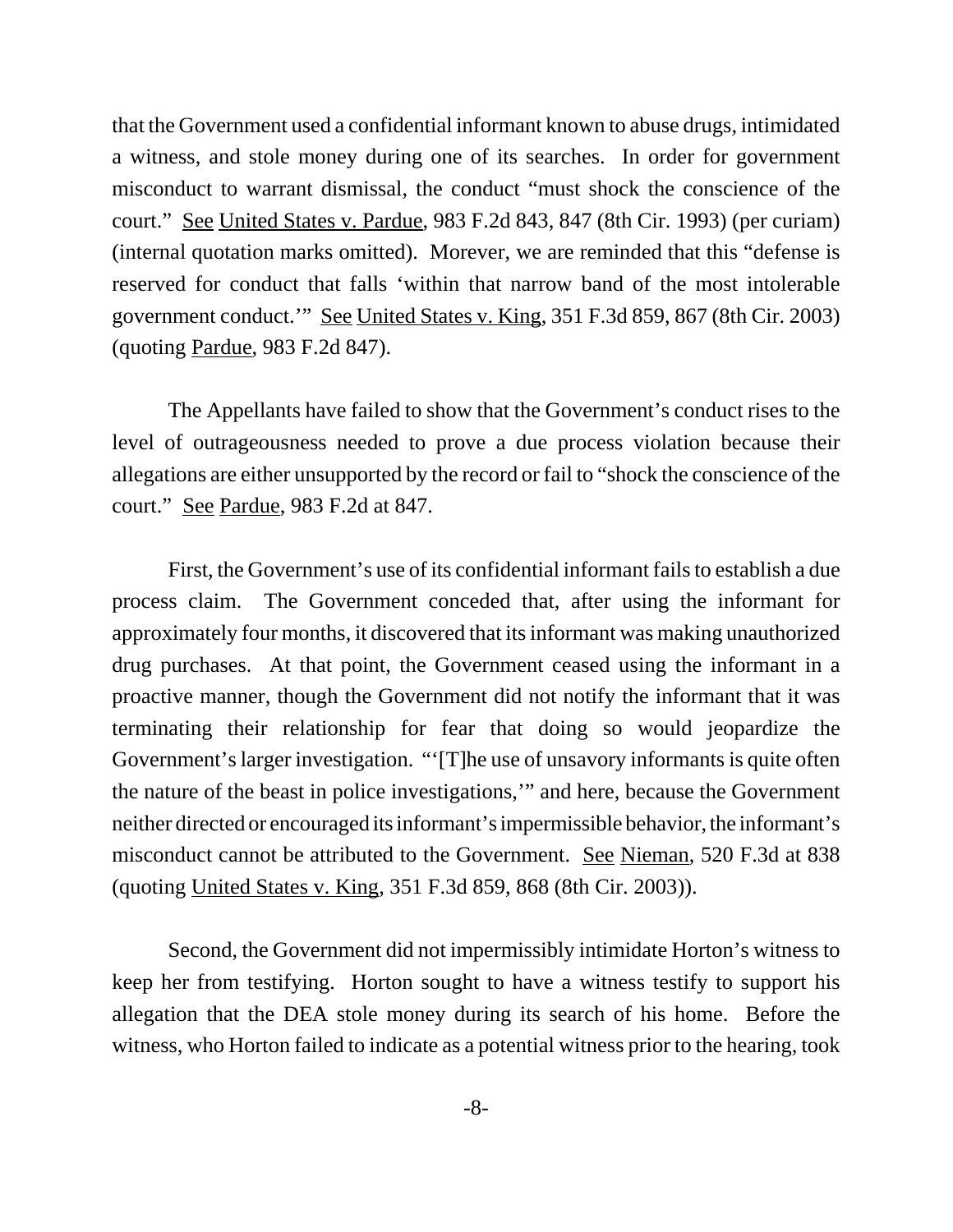the stand, the Government informed the court that the witness was the subject of a Social Security Administration investigation and that the witness may want to seek legal counsel before testifying. The witness decided not to testify. Though "government conduct designed to intimidate potential defense witnesses is improper," United States v. Habhab, 132 F.3d 410, 415 (8th Cir. 1997), a prosecutor is not prohibited from suggesting that a defense witness should speak with an attorney to prevent self-incrimination. See United States v. Mahasin, 362 F.3d 1071, 1087 (8th Cir. 2004).

Finally, Horton's allegation that DEA agents stole approximately \$9,000 from his residence while executing a search warrant is not sufficient to support the Appellants' claim of outrageous government conduct that violated their right to due process. Horton's allegation may provide a basis for a civil action, $\frac{7}{7}$  but, because our precedent has focused the outrageous-conduct inquiry on situations in which officers "create crimes in order to lure a defendant into illegal activity '[the defendant] was not otherwise ready and willing to commit,'" the allegation is insufficient to support a due process claim. See United States v. Boone, 437 F.3d 829, 842 (8th Cir. 2006) (quoting United States v. Lard, 734 F.2d 1290, 1297 (8th Cir. 1984)); see also King, 351 F.3d at 867-68.

# C.

The Appellants maintain that the district court erred in failing to hold a Remmer hearing to investigate the possibility that a juror may have overheard a conversation between Holmes's defense counsel and Holmes's family during a recess at trial.8

<sup>&</sup>lt;sup>7</sup>A district court dismissed Horton's civil suit against the DEA in April 2013, see Order at 1-3, Horton v. Drug Enforcement Agency, No. 6:11-cv-03381-GAF (W.D. Mo. Apr. 10, 2013), ECF No. 51, and the Eighth Circuit affirmed the dismissal, see Judgment, Horton, No. 13-2884 (8th Cir. Sept. 5, 2013).

<sup>&</sup>lt;sup>8</sup>A Remmer hearing is a mechanism the district court may utilize to investigate allegations of intrusions on the jury. See United States v. Tucker, 137 F.3d 1016,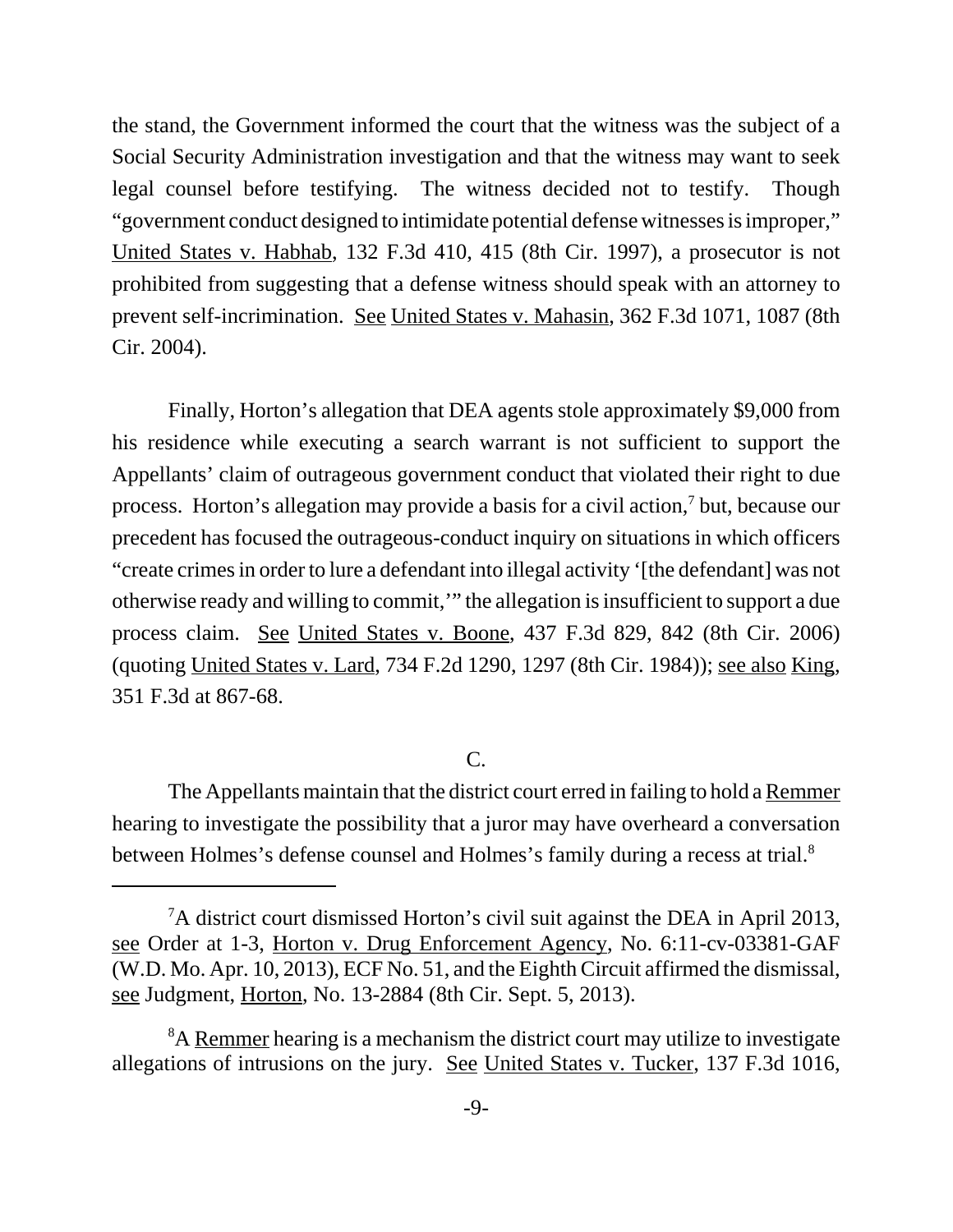On day four of the trial, Holmes's defense counsel informed the district court that during a recess he noticed a juror standing a few feet away from him while he was discussing the case with the Holmes's family members. The district court, the prosecutor, and defense counsel discussed how they should proceed to remedy the potential problem. The court determined that it would continue with the trial, draw as little attention to what occurred as possible, and potentially question the juror when the court dismissed the alternates. At the close of the trial, the court requested the juror in interest to stay behind as the jury retired to deliberate. The court asked the juror if he had overheard the conversation about which Holmes's counsel was concerned, and the juror indicated that he had not. The judge then asked defense counsel if they had any questions for the juror; defense counsel indicated they did not. With that, the juror was excused and dismissed from the panel, and an alternate juror took his place.

Because the Appellants failed to object at trial, we review the Appellants' Remmer claim for plain error. See United States v. Pirani, 406 F.3d 543, 549 (8th Cir. 2005) (en banc). The Appellants contend that the district court had an obligation to conduct a full hearing to explore the possibility that the juror may have overheard the discussion between Holmes's counsel and Holmes's family. We disagree. Trial courts are given substantial deference to resolve potential problems with the jury, see United States v. Melius, 123 F.3d 1134, 1138 (8th Cir. 1997), and with this deference in mind, we hold that the district court reasonably resolved the possibility that the juror was exposed to improper information. The district court properly weighed the "gravity of the alleged misconduct," which was relatively minor, and the "substantiality of the [Holmes's] showing of misconduct." See Tucker, 137 F.3d at 1031; accord United States v. Mack, 729 F.3d 594, 605-06 (6th Cir. 2013) (holding that defendant's Remmer challenge, based on a juror potentially overhearing a conversation between testifying FBI agents during a lunch break, failed under a plain-

<sup>1030-31 (8</sup>th Cir. 1998).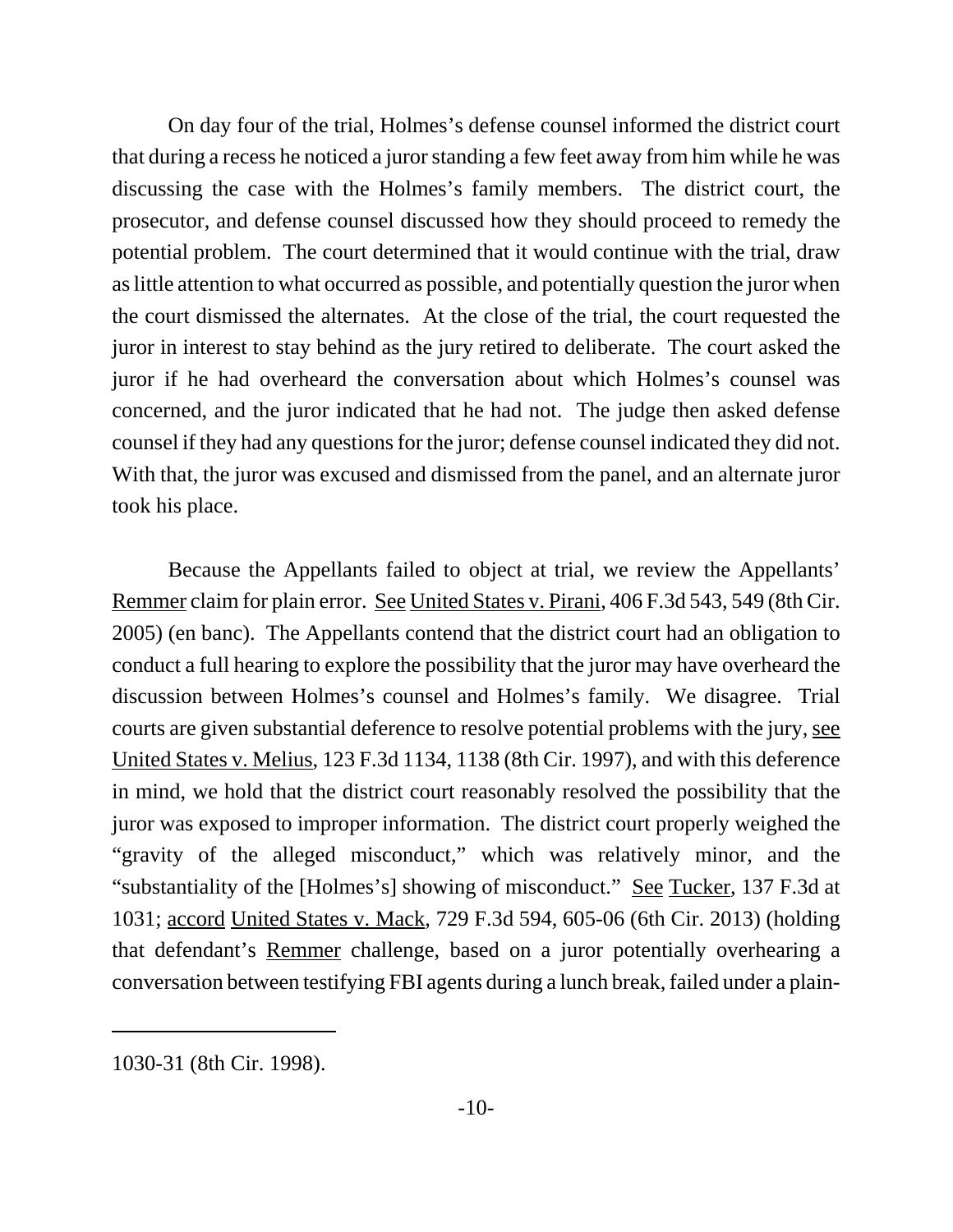error review because the defendant failed to create a record that could establish the necessity of a full hearing). The juror informed the court, in the presence of defense counsel, that the juror did not overhear the conversation, and the court invited defense counsel to question the juror further, an invitation that was declined. The court relied on the juror's statement, <u>see Smith v. Phillips</u>,  $455$  U.S.  $209$ ,  $217 \& n.7$  (1982), to determine that dismissing the juror would adequately resolve the issue. The Appellants' suggestion that the juror was potentially exposed to improper information was resolved by the district court. Thus, there was no reason for the district court to take additional measures. The Appellants have failed to show error, the first prong of our plain-error review.

D.

The Appellants contend that the Western District of Missouri's juror selection plan9 violates the fair-cross-section requirement of the Sixth Amendment. To establish a fair-cross-section claim, the Appellants are required to show:

(1) that the group alleged to be excluded is a "distinctive" group in the community; (2) that the representation of this group in venires from which juries are selected is not fair and reasonable in relation to the number of such persons in the community; and (3) that this under-representation is due to systematic exclusion of the group in the jury-selection process.

United States v. Jefferson, 725 F.3d 829, 835 (8th Cir. 2013) (quoting United States v. Sanchez, 156 F.3d 875, 879 (8th Cir. 1998)).

The Appellants argue that their right to an "impartial jury drawn from a fair cross section of the community," Taylor v. Louisiana, 419 U.S. 522, 536 (1975), was

<sup>&</sup>lt;sup>9</sup>The Western District of Missouri's juror selection plan derives the pool of potential jurors from merged lists of general election voter registration and licensed drivers.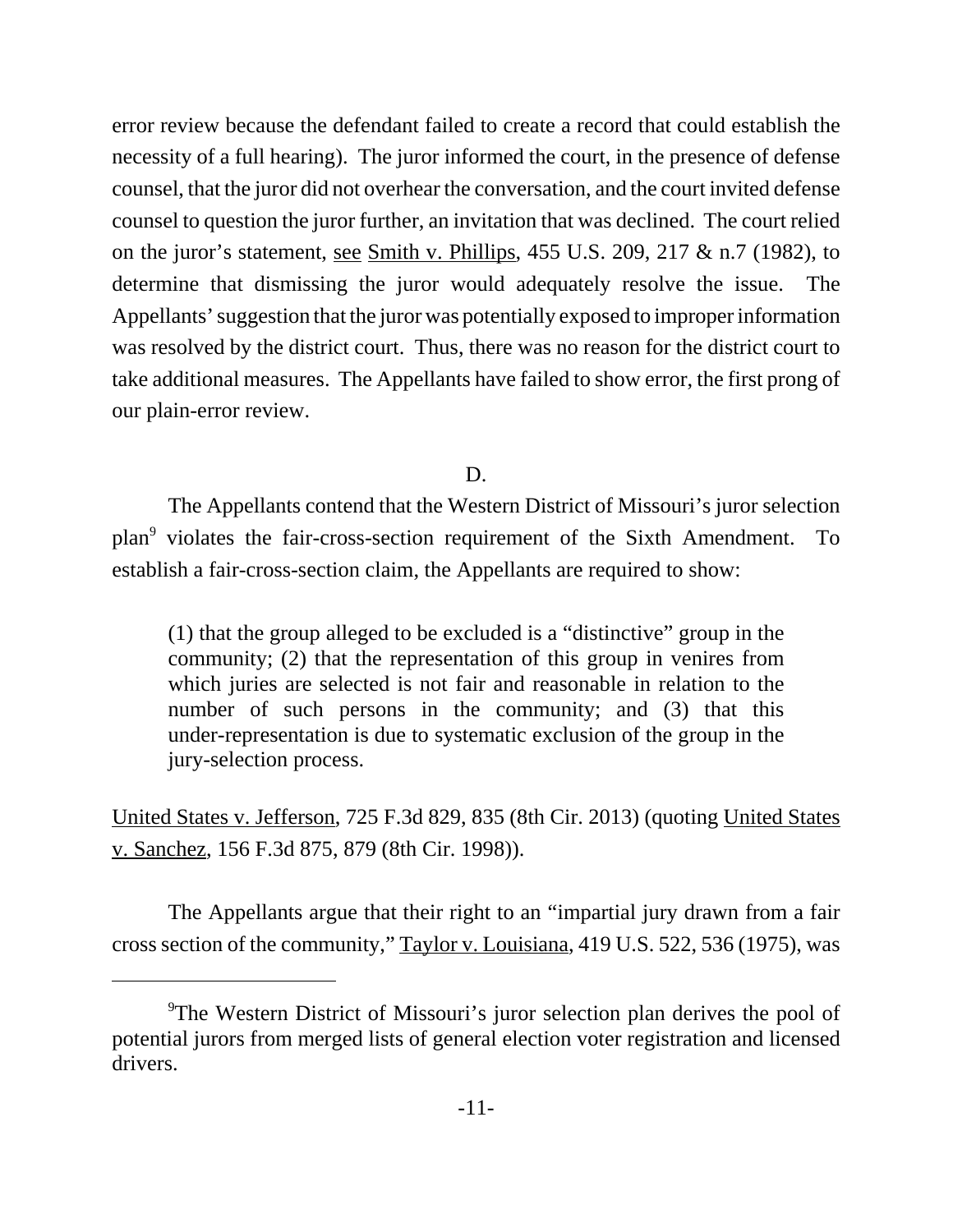violated because their juror pool did not include any African-American jurors. The Appellants failed, however, to provide any data on the racial makeup of juror pools in the Western District of Missouri or any statistical analyses showing underrepresentation. Cf. United States v. Rogers, 73 F.3d 774, 776-77 (8th Cir. 1996) (providing examples of the type of statistical data needed to establish a prima facie case). The only evidence they provide in support of their argument, aside from their own observation that the juror pool lacked African-American jurors, is census data showing the total population of African-Americans in Springfield, Missouri and Missouri as a whole. We reject the Appellants' Sixth Amendment fair-cross-section claim because of their inability to provide any evidence that the jury panel was not chosen from a fair and impartial cross-section of the community. Jefferson, 725 F.3d at 835; see also Singleton v. Lockhart, 871 F.2d 1395, 1399 (8th Cir. 1989) ("Evidence of a discrepancy on a single venire panel cannot demonstrate systematic exclusion.").

#### III.

Separately, Holmes raises three arguments on appeal: (1) the district court erred when it admitted, pursuant to Federal Rule of Evidence 404(b), evidence of his prior criminal convictions; (2) the district court erred in sentencing him to a mandatory life term because his presentence investigation report (PSR) failed to state that a mandatory life sentence was a possible sentence; and (3) the district court erred by failing to address his  $B$ lakely<sup>10</sup> objections to the PSR.

# A.

Holmes asserts that the district court erred in admitting, pursuant to Federal Rule of Evidence 404(b), evidence of Holmes's prior drug convictions. In the case currently on appeal, Holmes was charged with (1) conspiracy to distribute cocaine; (2) possession of cocaine with the intent to distribute; and (3) possession of a firearm

<sup>&</sup>lt;sup>10</sup>Blakely v. Washington, 542 U.S. 296 (2004).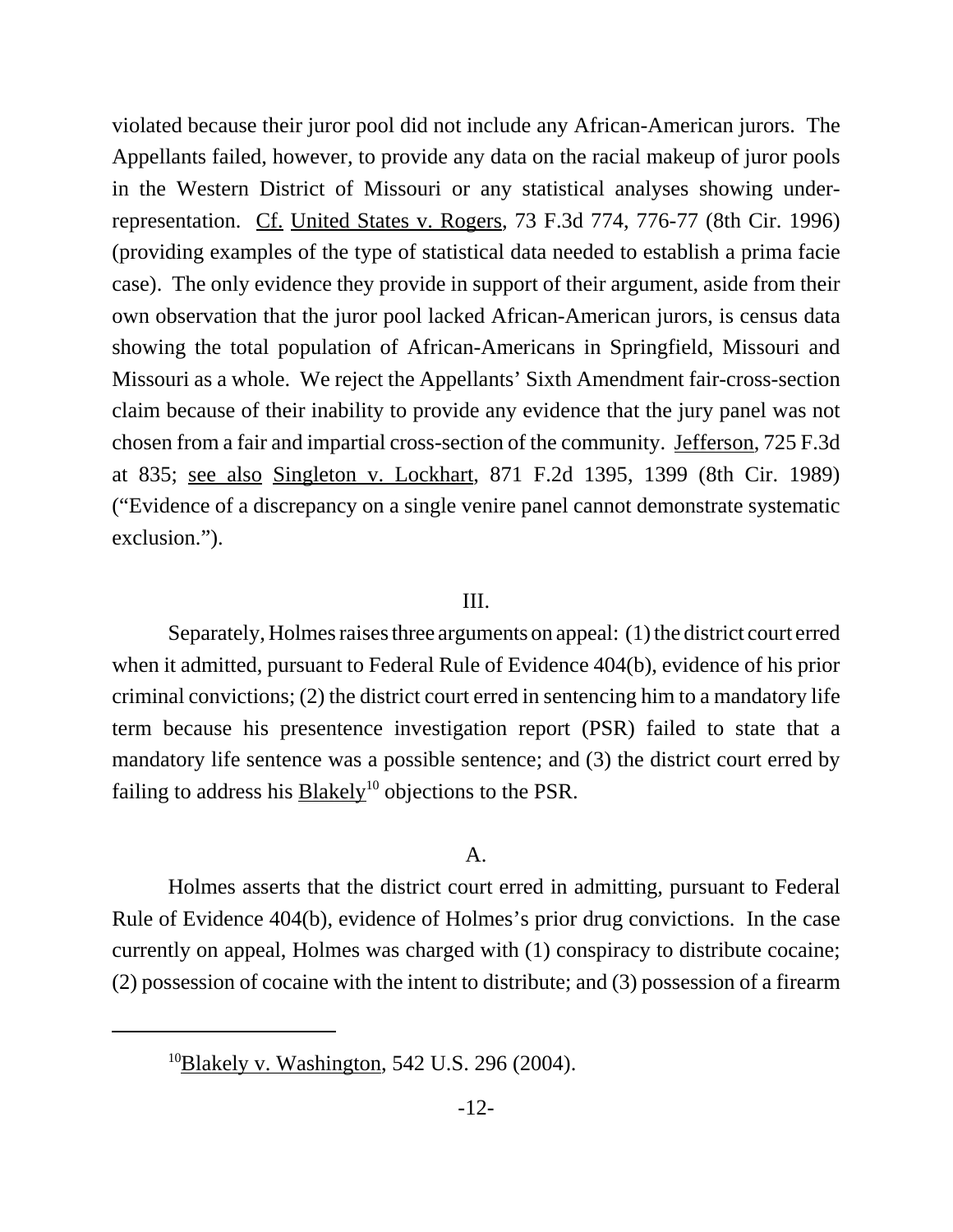by a convicted felon. The Government introduced into evidence, over defense counsel's objection, three of Holmes's former convictions: (1) a 2004 conviction for possession of a controlled substance; (2) a 2006 conviction for possession of a controlled substance with intent to deliver; and (3) a 2004 conviction for attempted felony possession of a firearm.

We review a district court's decision to admit evidence under Rule 404(b) for abuse of discretion. See United States v. Wilson, 619 F.3d 787, 791-92 (8th Cir. 2010). Rule 404(b) is a rule of inclusion, and, as such, if "evidence [is] offered for permissible purposes [it] is presumed admissible absent a contrary determination." United States v. Johnson, 439 F.3d 947, 952 (8th Cir. 2006). Evidence is admissible under Rule 404(b) if it is "(1) relevant to a material issue; (2) similar in kind and close in time to the crime charged; (3) proven by a preponderance of the evidence; and (4) if the potential prejudice does not substantially outweigh its probative value." United States v. Thomas, 398 F.3d 1058, 1062 (8th Cir. 2005). Holmes claims that the first, second, and fourth considerations of our Rule 404(b) analysis all weigh in favor of reversal. We disagree and hold that the district court did not abuse its discretion in admitting evidence of Holmes's prior convictions.

Beginning with the first 404(b) consideration, Holmes's prior convictions are relevant to the material issue of Holmes's state of mind. "It is settled in this circuit that 'a prior conviction for distributing drugs, and even the possession of user-quantities of a controlled substance, are relevant under Rule 404(b) to show knowledge and intent to commit a current charge of conspiracy to distribute drugs.'" United States v. Robinson, 639 F.3d 489, 494 (8th Cir. 2011) (quoting United States v. Frazier, 280 F.3d 835, 847 (8th Cir. 2002)). Additionally, evidence of prior possession of drugs is admissible "to show such things as knowledge and intent of a defendant charged with a crime in which intent to distribute drugs is an element." United States v. Hardy, 224 F.3d 752, 757 (8th Cir. 2000) (internal quotation marks omitted); see also United States v. Tyerman, 701 F.3d 552, 562-63 (8th Cir. 2012)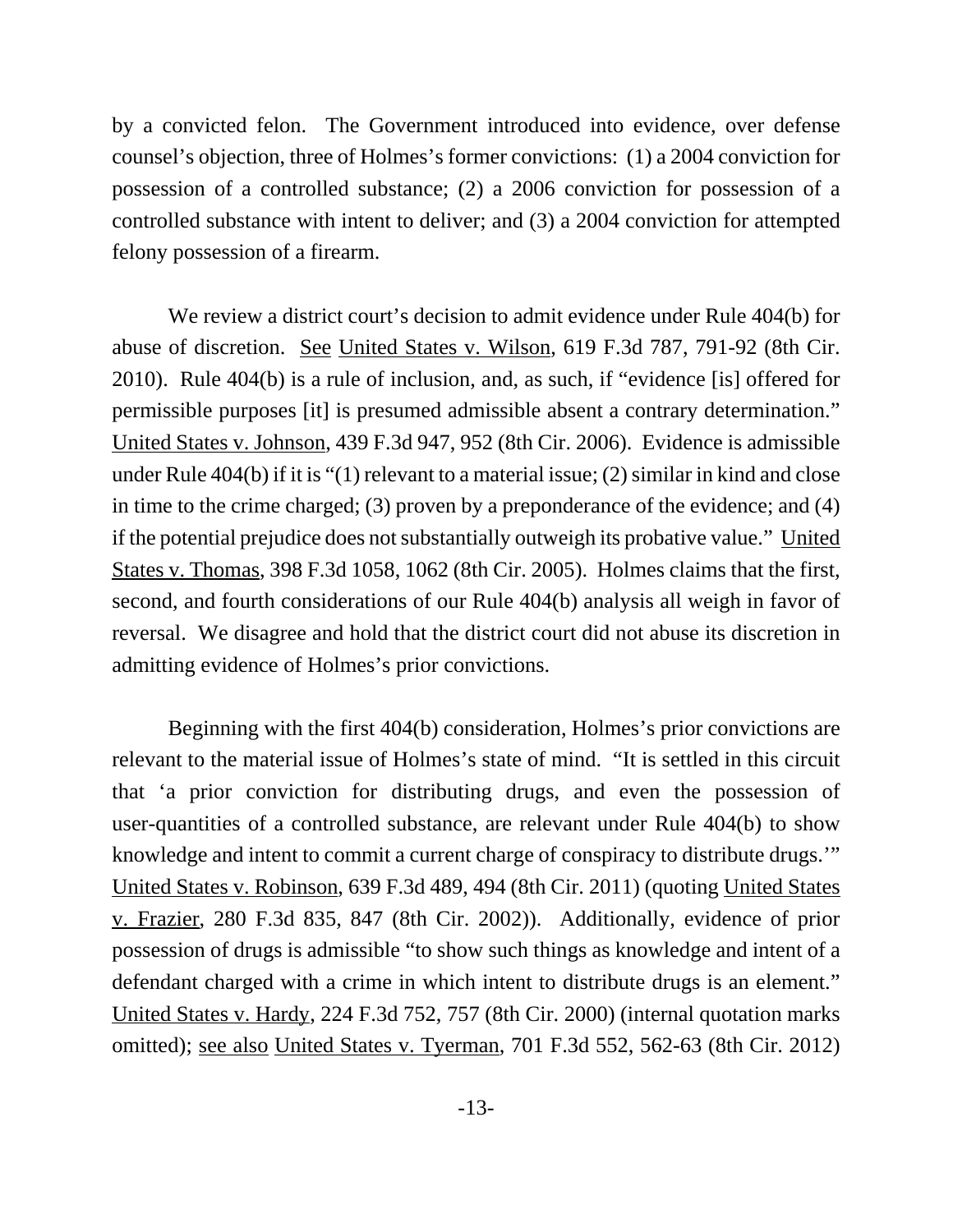("[Rule] 404(b) evidence may establish motive and intent in felon-in-possession cases.").

Next, each of the offenses introduced was similar in kind to Holmes's current charges and sufficiently close in time to Holmes's trial, satisfying the second consideration. Holmes's prior drug and gun convictions are virtually identical in kind to the current charges he faced, and the most remote of Holmes's prior convictions was eight years old at the time of trial, a length of time we have found sufficiently close on several occasions. See, e.g., United States v. Gaddy, 532 F.3d 783, 789 (8th Cir. 2008) (holding that prior convictions of "four, ten and eleven years old" were not so remote to be inadmissible). Finally, with regard to the fourth consideration, the district court's limiting instruction mitigated any potential prejudicial effect evidence of Holmes's prior convictions may have had on the jury. See Robinson, 639 F.3d at 494. Accordingly, we conclude that the district court did not abuse its discretion by admitting evidence of Holmes's former convictions.

#### B.

Holmes argues that his sentence should be vacated because the district court erred in sentencing him to mandatory life imprisonment when his PSR failed to provide that the he was facing a mandatory life sentence. Because Holmes admittedly failed to object to this alleged procedural error before the district court, we review for plain error. United States v. Burnette, 518 F.3d 942, 945 (8th Cir. 2008) ("Procedural sentencing errors are forfeited, and therefore may be reviewed only for plain error, if the defendant fails to object in the district court."); see also United States v. Poitra, 648 F.3d 884, 887 (8th Cir. 2011) (holding that plain-error standard requires a party to show that "there was an error, the error is clear or obvious under current law, the error affected the party's substantial rights, and the error seriously affects the fairness, integrity, or public reputation of judicial proceedings"). In the sentencing context, an error affects a defendant's "substantial rights" when the error is prejudicial, and "'an error is prejudicial only if the defendant proves a reasonable probability that he would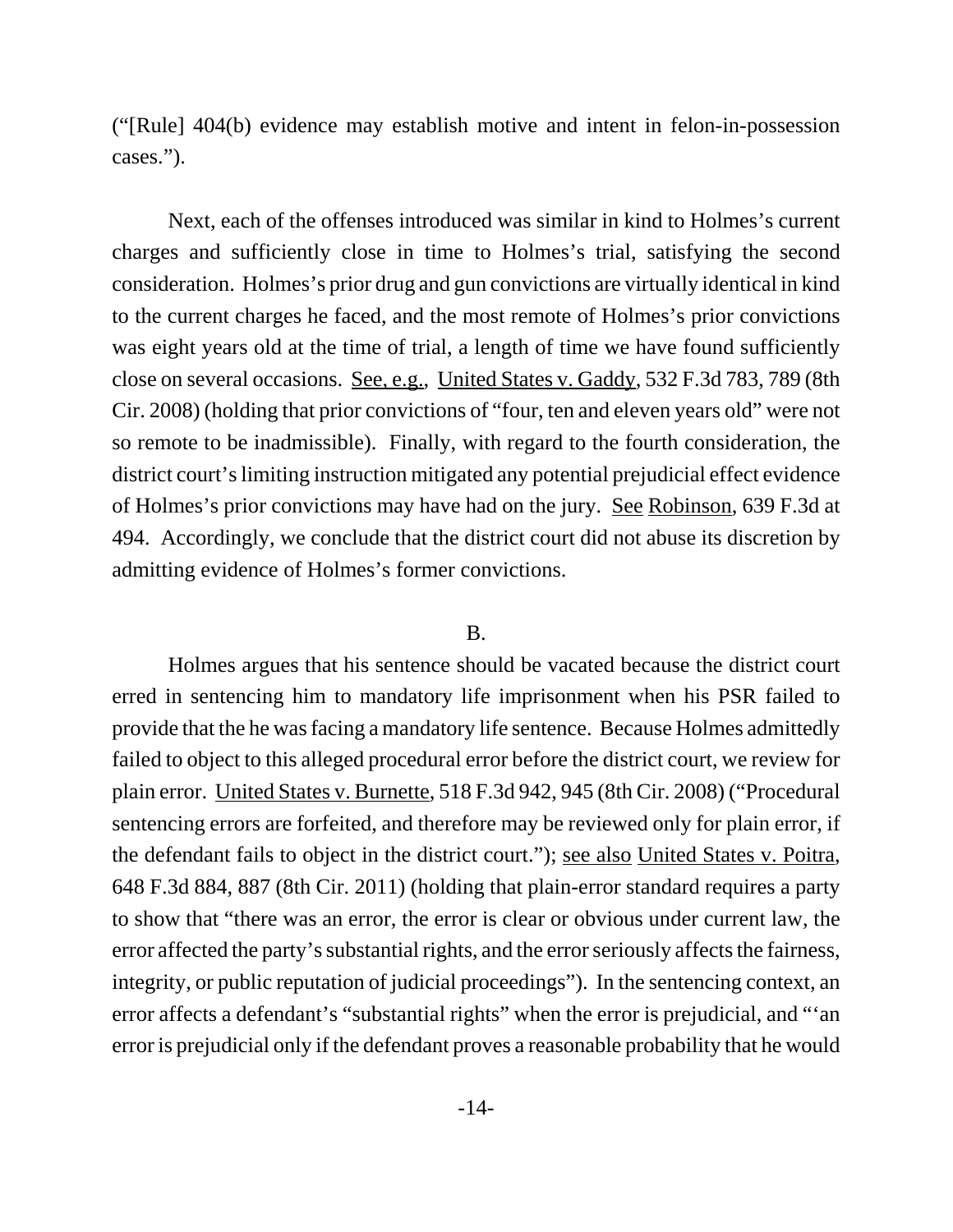have received a lighter sentence but for the error.'" United States v. Franklin, 695 F.3d 753, 757 (8th Cir. 2012) (quoting United States v. Molnar, 590 F.3d 912, 914 (8th Cir. 2010)); see also United States v. Pirani, 406 F.3d 543, 551-53 (8th Cir. 2005) (en banc). Holmes cannot show that the error was prejudicial because he cannot show that he would have received a lighter sentence but for the alleged misstated sentencing range in the original PSR. Accordingly, we reject Holmes's challenge.

Prior to trial, the Government filed with the district court an information pursuant to 21 U.S.C. § 851, which provided notice of its intent to use Holmes's prior criminal convictions for enhancement purposes. Shortly after, at a pretrial hearing, the Government stated in the presence of Holmes that Holmes would be facing a mandatory life sentence if convicted but that he could, instead, plead guilty and face a lesser mandatory minimum. See Tr. Pretrial Conference at 2-3, No. 6:11-cr-03021- RED (W.D. Mo. Apr. 11, 2012), ECF No. 583. The judge presiding over the pretrial conference verified that Holmes understood the gravity of the decision he faced:

Court: All right. Mr. Holmes, you understand that the United States has filed what's called an enhancement, which would raise, if convicted at trial, raise the minimum mandatory to life imprisonment. They have offered as a plea agreement to drop one of those enhancements, which would change the minimum mandatory from life to 20 years. Do you understand that?

Holmes: Yes, sir.

Court: All right. So, you need to discuss that with your attorney promptly and make a decision that's in your best interest. And with that, —

Holmes: Yes, sir. Court: —we'll be in recess.

See id. at 3. As this exchange indicates, Holmes was aware that he faced the potential for life in prison if he proceeded to trial. When Holmes's PSR was drafted, however, it failed to reflect that Holmes was facing a mandatory life sentence. Instead, the PSR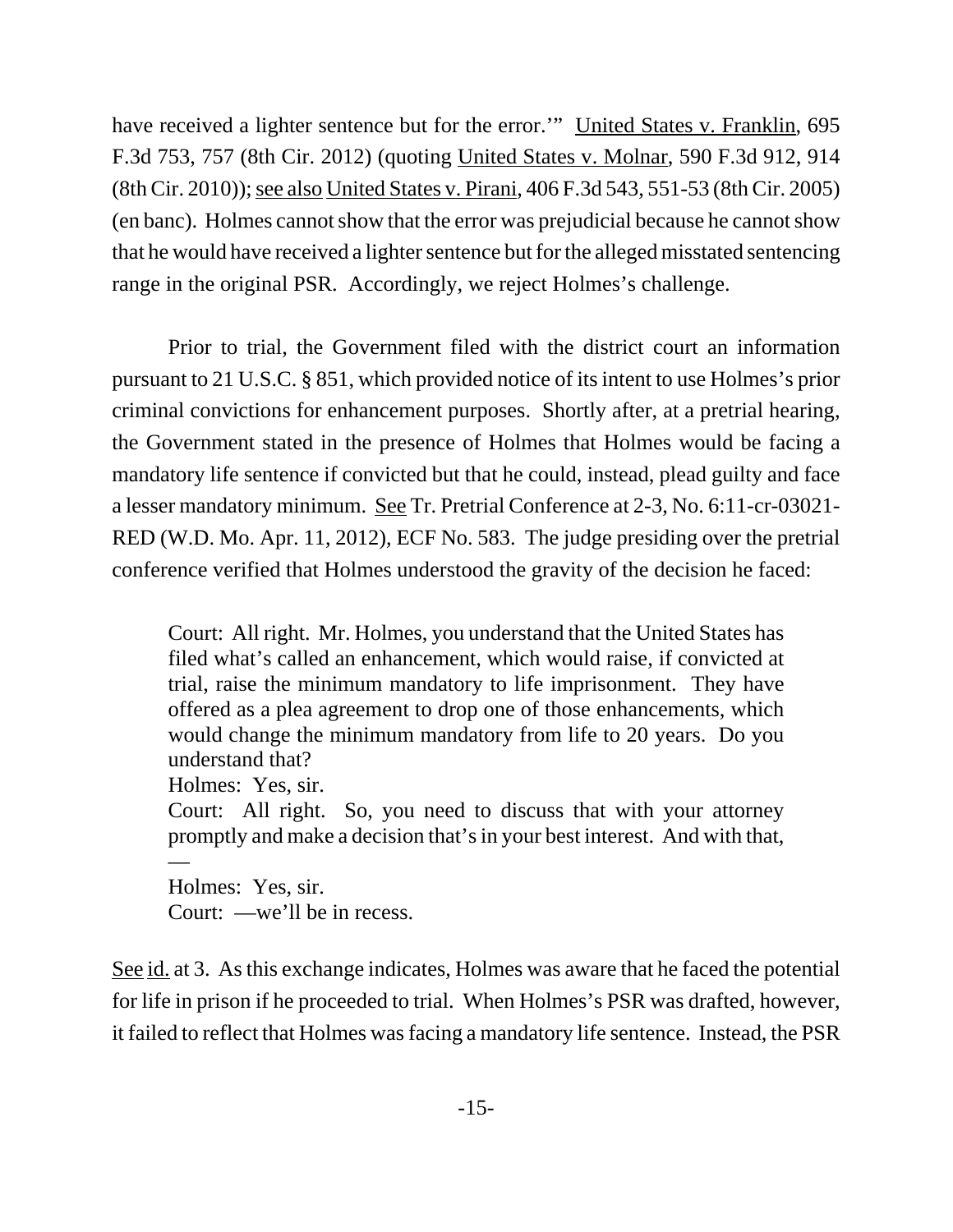provided a sentencing range of 324 to 405 months. Neither side objected to the sentencing-range error, and the PSR was finalized on September 11, 2012.

At the sentencing hearing in October, the court notified Holmes that, contrary to the original PSR, he was facing a mandatory life sentence. See Sentencing Tr. at 3, 6, No. 6:11-cr-03021-RED (W.D. Mo. Dec. 17, 2012), ECF No. 553. Though the minute sheet for the day's proceedings reflects that the district court corrected the PSR at the sentencing hearing, see Minute Sheet at 1, No. 6:11-cr-03021-RED (W.D. Mo. Oct. 26, 2012), ECF No. 520, the transcript does not contain a record of the correction. In any event, the PSR was later amended to reflect the correction and conform with the sentence imposed. Sentencing Addendum to the Presentence Report at 1, No. 6:11-cr-03021-RED (W.D. Mo. Oct. 29, 2012), ECF No. 509.

We need not determine whether the misstated sentencing range in the original PSR satisfies the first two prongs of our plain-error analysis because even if we were to assume that the misstated sentencing range constituted an error that was clear or obvious, Holmes fails to show that he would be entitled to a lighter sentence but for the error. See Franklin, 695 F.3d at 757. The most significant problem with Holmes's argument is that he faced a mandatory minimum sentence. Absent a government motion, "'the district court is without authority to impose a sentence below a statutory mandatory minimum sentence." United States v. Perez, 526 F.3d 1135, 1138 (8th Cir. 2008) (quoting United States v. Holbdy, 489 F.3d 910, 912 (8th Cir. 2007)); see also 18 U.S.C. § 3553(e), (f). Because Holmes's sentence was mandatory, the error in the PSR had no affect on the sentence Holmes received. See United States v. Chacon, 330 F.3d 1065, 1065-66 (8th Cir. 2003) (affirming a defendant's sentence when the district court overlooked the statutory minimum, sentenced the defendant to the wrong term, and later discovered and corrected the error). Accordingly, Holmes is unable to show a reasonable probability that but for the error in the PSR he would have received a more favorable sentence. See Pirani, 406 F.3d at 553; cf. United States v. Crawford, 487 F.3d 1101, 1108 (8th Cir. 2007) ("Because [the defendant's]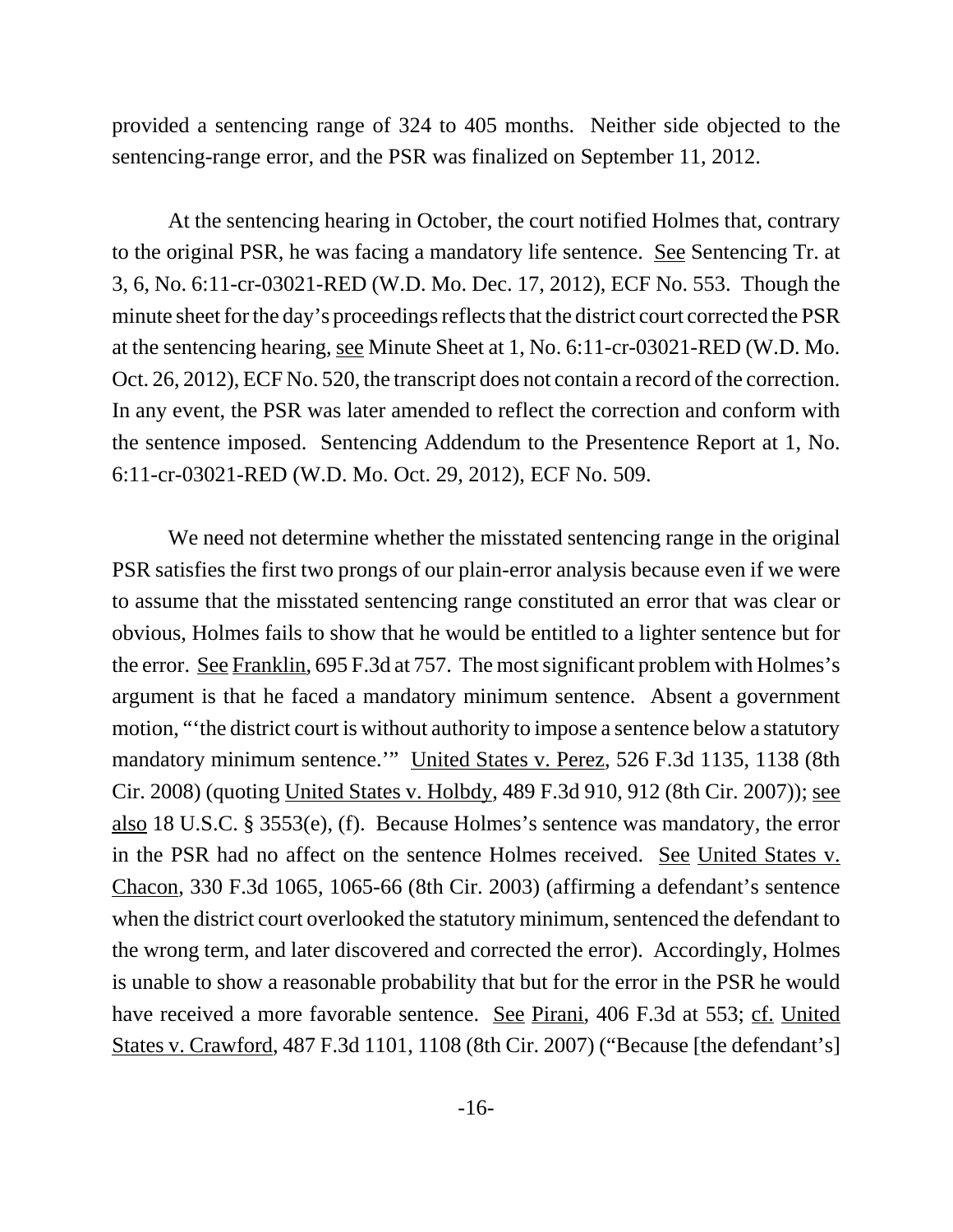sentence was driven by mandatory minimum terms of incarceration defined by statute, there is nothing *any* attorney could have done to achieve a more favorable result at sentencing."). Since the misstated sentencing range did not affect Holmes's substantial rights, he has not shown plain error.

C.

Holmes contends that the district court erred by failing to address his Blakely based objections to the PSR. Holmes objected to the offense conduct portion of the PSR in its entirety with the following pro-forma objection:

This objection is made pursuant to **Blakely v. Washington**, 124 S. Ct. 2531 (2004) (sentencing enhancements not admitted to by defendant or found by the jury beyond a reasonable doubt are unconstitutional) and pursuant to United States v. Menteer, 408 F.3d 445 (8th Cir. 2005) (when a defendant does not object to a fact in a presentence report, the defendant is generally presumed to have admitted the fact for sentencing purposes). Such admissions are deemed made even for Sixth Amendment arguments. See United States v. Thorn, 413 F.3d 820 (8th Cir. 2005).

Holmes also objected to the criminal history portion of his PSR. At sentencing, Holmes's counsel informed the court that she had no additional objections to the PSR. See Sentencing Tr. at 2. The district court overruled Holmes's objections and continued with sentencing. Holmes now argues on appeal that the district court should have conducted a separate hearing to rule on his objections and fully explain its reasoning.

We disagree with Holmes's contention and find no error in the district court's actions. Holmes failed to notify the Government and the court of any specific facts he disputed and instead opted to challenge the entire offense conduct section with a general Blakely objection. This objection was too vague to alert the Government and the court of any specific, disputed issues. See United States v. Rodriguez, 711 F.3d